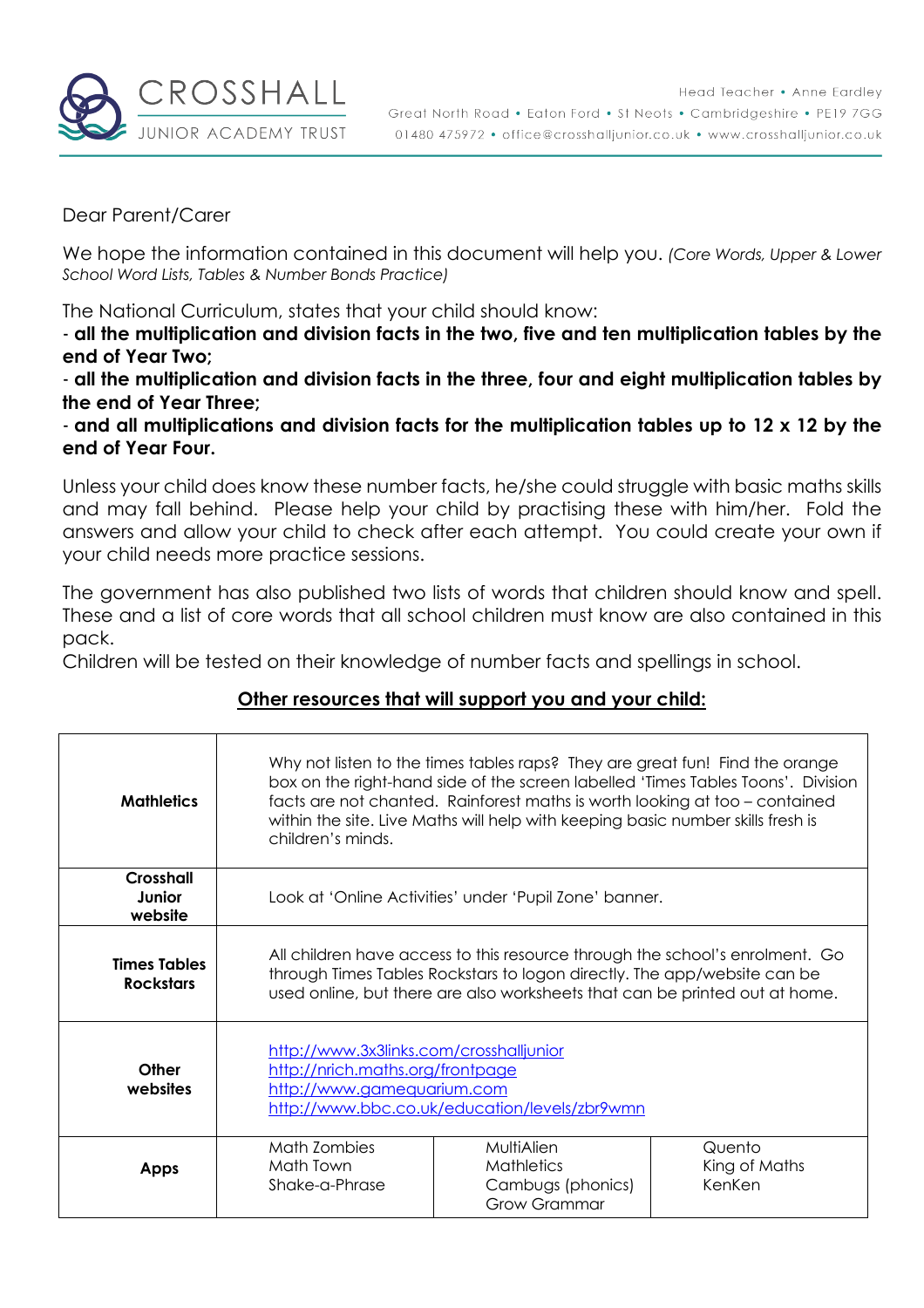## **Lower School Word List**

The list below is the government's statutory list of words that pupils in Year Three and Four must know. They are a mixture of words pupils frequently use in their writing and those that they often misspell.

|                | accident(ally) | 26 | disappear    | 51 | interest       | 76  | pressure        |
|----------------|----------------|----|--------------|----|----------------|-----|-----------------|
| $\overline{2}$ | actual(ly)     | 27 | early        | 52 | island         | 77  | probably        |
| 3              | address        | 28 | earth        | 53 | knowledge      | 78  | promise         |
| 4              | answer         | 29 | eight/eighth | 54 | learn          | 79  | purpose         |
| 5              | appear         | 30 | enough       | 55 | length         | 80  | quarter         |
| 6              | arrive         | 31 | exercise     | 56 | library        | 81  | question        |
| 7              | believe        | 32 | experience   | 57 | material       | 82  | recent          |
| 8              | bicycle        | 33 | experiment   | 58 | medicine       | 83  | regular         |
| 9              | breath         | 34 | extreme      | 59 | mention        | 84  | reign           |
| 10             | breathe        | 35 | famous       | 60 | minute         | 85  | remember        |
| 11             | build          | 36 | favourite    | 61 | natural        | 86  | sentence        |
| 12             | busy/business  | 37 | February     | 62 | naughty        | 87  | separate        |
| 13             | calendar       | 38 | forward(s)   | 63 | notice         | 88  | special         |
| 14             | caught         | 39 | fruit        | 64 | occasion(ally) | 89  | straight        |
| 15             | centre         | 40 | grammar      | 65 | often          | 90  | strange         |
| 16             | century        | 41 | group        | 66 | opposite       | 91  | strength        |
| 17             | certain        | 42 | guard        | 67 | ordinary       | 92  | suppose         |
| 18             | circle         | 43 | guide        | 68 | particular     | 93  | surprise        |
| 19             | complete       | 44 | heard        | 69 | peculiar       | 94  | therefore       |
| 20             | consider       | 45 | heart        | 70 | perhaps        | 95  | though/although |
| 21             | continue       | 46 | height       | 71 | popular        | 96  | thought         |
| 22             | decide         | 47 | history      | 72 | position       | 97  | through         |
| 23             | describe       | 48 | imagine      | 73 | possess(ion)   | 98  | various         |
| 24             | different      | 49 | increase     | 74 | possible       | 99  | weight          |
| 25             | difficult      | 50 | important    | 75 | potatoes       | 100 | woman/women     |

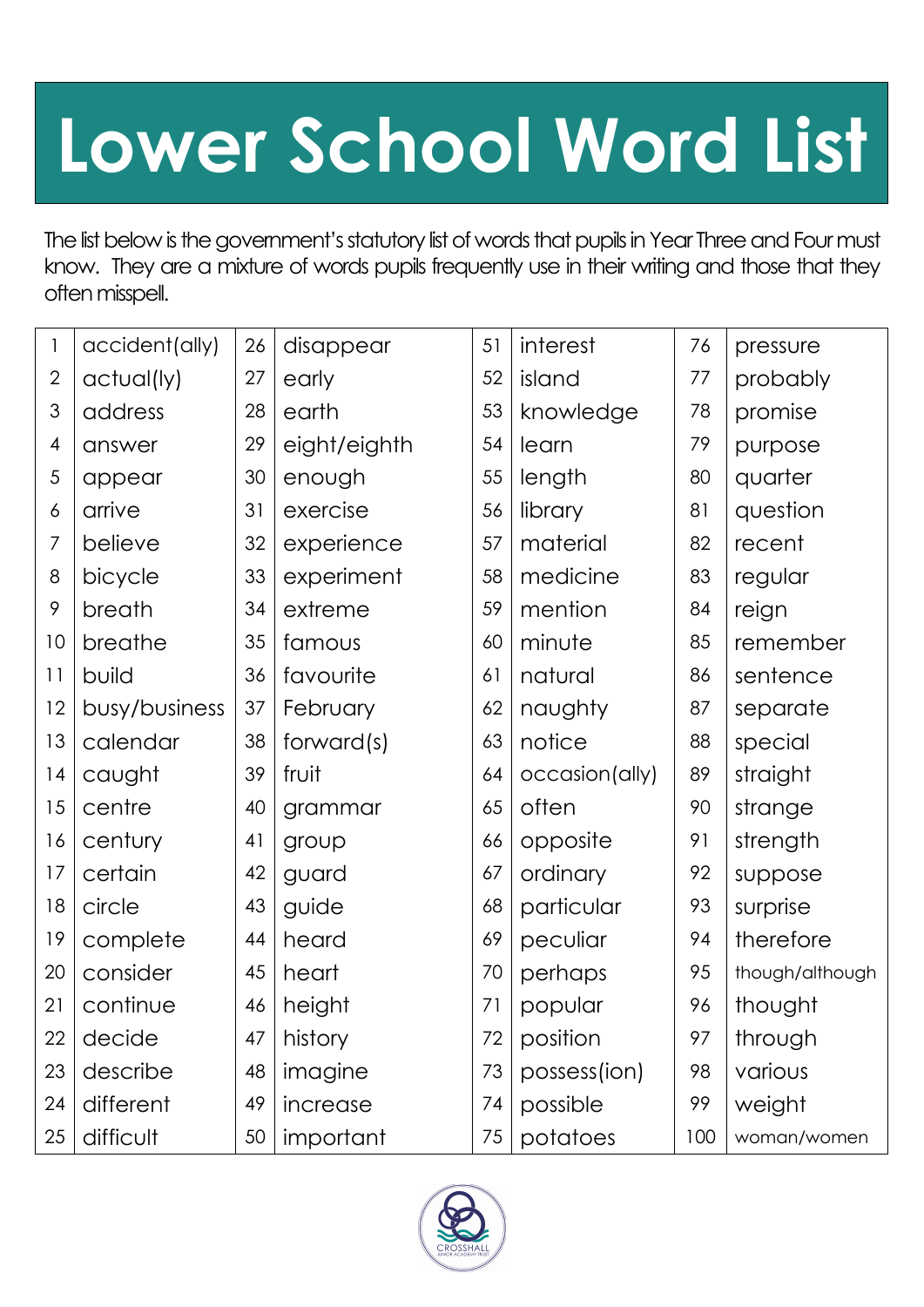# **Upper School Word List**

The list below is the government's statutory list of words that pupils in Year Five and Six must know. They are a mixture of words pupils frequently use in their writing and those that they often misspell.

| 1              | accommodate | 26 | correspond                 | 51 | identity      | 76  | queue       |
|----------------|-------------|----|----------------------------|----|---------------|-----|-------------|
| $\overline{2}$ | accompany   | 27 | $criticise$ (critic + ise) | 52 | immediate(ly) | 77  | recognise   |
| 3              | according   | 28 | curiosity                  | 53 | individual    | 78  | recommend   |
| 4              | achieve     | 29 | definite                   | 54 | interfere     | 79  | relevant    |
| 5              | aggressive  | 30 | desperate                  | 55 | interrupt     | 80  | restaurant  |
| 6              | amateur     | 31 | determined                 | 56 | language      | 81  | rhyme       |
| 7              | ancient     | 32 | develop                    | 57 | leisure       | 82  | rhythm      |
| 8              | apparent    | 33 | dictionary                 | 58 | lightning     | 83  | sacrifice   |
| 9              | appreciate  | 34 | disastrous                 | 59 | marvellous    | 84  | secretary   |
| 10             | attached    | 35 | embarrass                  | 60 | mischievous   | 85  | shoulder    |
| 11             | available   | 36 | environment                | 61 | muscle        | 86  | signature   |
| 12             | average     | 37 | equip (-ped, -ment)        | 62 | necessary     | 87  | sincere(ly) |
| 13             | awkward     | 38 | especially                 | 63 | neighbour     | 88  | soldier     |
| 4              | bargain     | 39 | exaggerate                 | 64 | nuisance      | 89  | stomach     |
| 15             | bruise      | 40 | excellent                  | 65 | occupy        | 90  | sufficient  |
| 16             | category    | 41 | existence                  | 66 | <b>OCCUr</b>  | 91  | suggest     |
| 17             | cemetery    | 42 | explanation                | 67 | opportunity   | 92  | symbol      |
| 18             | committee   | 43 | familiar                   | 68 | parliament    | 93  | system      |
| 19             | communicate | 44 | foreign                    | 69 | persuade      | 94  | temperature |
| 20             | community   | 45 | forty                      | 70 | physical      | 95  | thorough    |
| 21             | competition | 46 | frequently                 | 71 | prejudice     | 96  | twelfth     |
| 22             | conscience  | 47 | government                 | 72 | privilege     | 97  | variety     |
| 23             | conscious   | 48 | guarantee                  | 73 | profession    | 98  | vegetable   |
| 24             | controversy | 49 | harass                     | 74 | programme     | 99  | vehicle     |
| 25             | convenience | 50 | hindrance                  | 75 | pronunciation | 100 | yacht       |

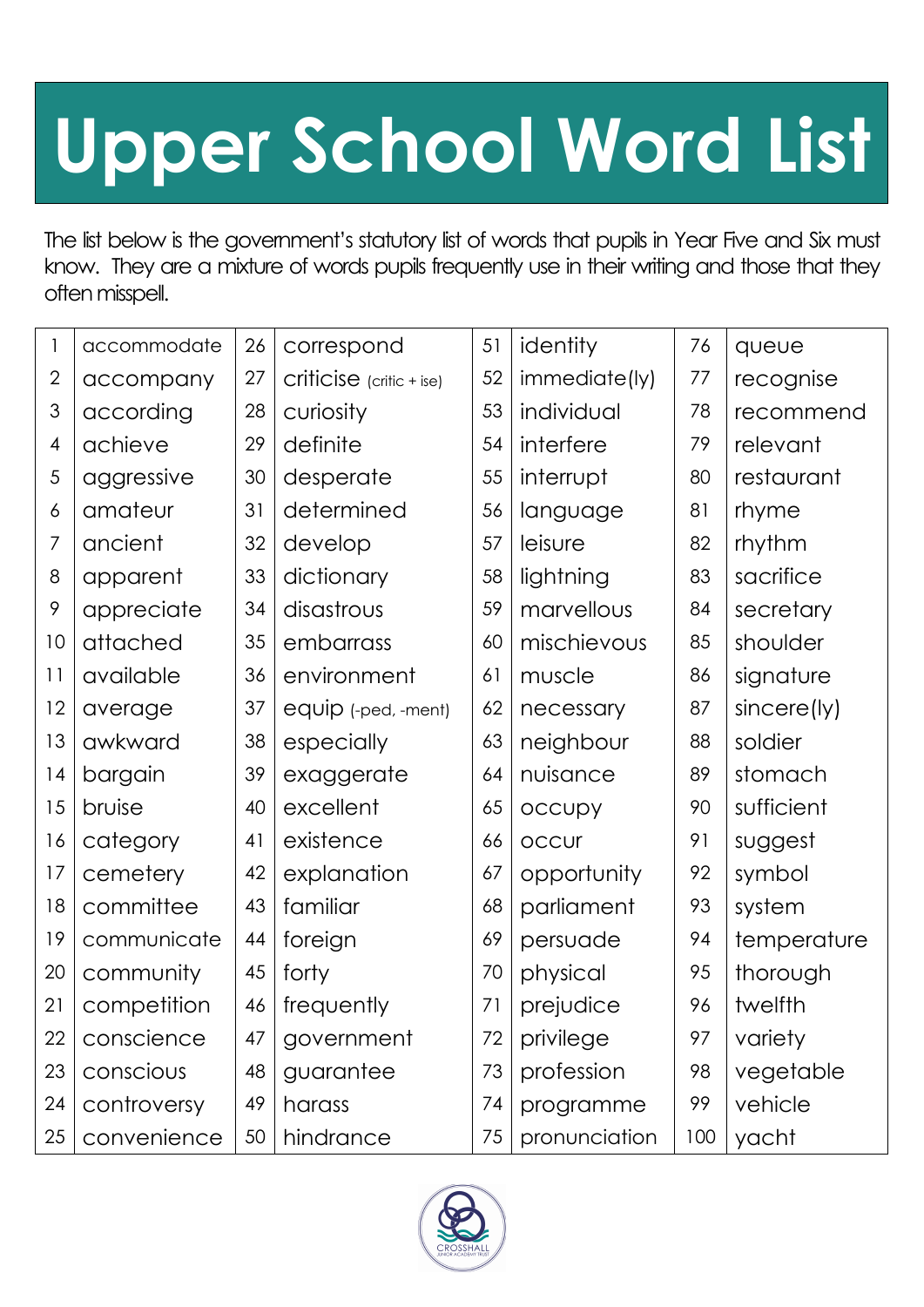

| <b>Two</b>      |                      |        |              |                          |  |  |
|-----------------|----------------------|--------|--------------|--------------------------|--|--|
| <b>BRONZE</b>   | <b>First Attempt</b> | Second | <b>Third</b> | <b>Fold &amp; Check</b>  |  |  |
| $1 \times 2 =$  |                      |        |              | $\overline{2}$           |  |  |
| $2 \times 2 =$  |                      |        |              | $\overline{\mathcal{A}}$ |  |  |
| $3 \times 2 =$  |                      |        |              | $\overline{6}$           |  |  |
| $4 \times 2 =$  |                      |        |              | 8                        |  |  |
| $5 \times 2 =$  |                      |        |              | 10                       |  |  |
| $6 \times 2 =$  |                      |        |              | 12                       |  |  |
| $7 \times 2 =$  |                      |        |              | 14                       |  |  |
| $8 \times 2 =$  |                      |        |              | 16                       |  |  |
| $9 \times 2 =$  |                      |        |              | 18                       |  |  |
| $10 \times 2 =$ |                      |        |              | 20                       |  |  |
| $11 \times 2 =$ |                      |        |              | 22                       |  |  |
| $12 \times 2 =$ |                      |        |              | 24                       |  |  |
| <b>SILVER</b>   | <b>First Attempt</b> | Second | <b>Third</b> | Fold & Check             |  |  |
| $6 \times 2 =$  |                      |        |              | 12                       |  |  |
| $2 \times 3 =$  |                      |        |              | $\ddot{\delta}$          |  |  |
| $8 \times 2 =$  |                      |        |              | 16                       |  |  |
| $2 \times 9 =$  |                      |        |              | 18                       |  |  |
| $2 \times 2 =$  |                      |        |              | $\overline{\mathcal{A}}$ |  |  |
| $5 \times 2 =$  |                      |        |              | 10                       |  |  |
| $7 \times 2 =$  |                      |        |              | 4                        |  |  |
| $2 \times 1 =$  |                      |        |              | $\overline{2}$           |  |  |
| $10 \times 2 =$ |                      |        |              | 20                       |  |  |
| $2 \times 4 =$  |                      |        |              | 8                        |  |  |
| $12 \times 2 =$ |                      |        |              | 24                       |  |  |
| $2 \times 11 =$ |                      |        |              | 22                       |  |  |
| <b>GOLD</b>     | <b>First Attempt</b> | Second | <b>Third</b> | <b>Fold &amp; Check</b>  |  |  |
| $16 \div 2 =$   |                      |        |              | $8\phantom{1}$           |  |  |
| $12 \div 2 =$   |                      |        |              | $\boldsymbol{6}$         |  |  |
| $10 \div 2 =$   |                      |        |              | 5                        |  |  |
| $4 \div 2 =$    |                      |        |              | $\overline{2}$           |  |  |
| $14 \div 2 =$   |                      |        |              | $\overline{7}$           |  |  |
| $6 \div 2 =$    |                      |        |              | 3                        |  |  |
| $8 \div 2 =$    |                      |        |              | $\overline{\mathcal{A}}$ |  |  |
| $18 \div 2 =$   |                      |        |              | 9                        |  |  |
| $2 \div 2 =$    |                      |        |              | $\overline{1}$           |  |  |
| $20 \div 2 =$   |                      |        |              | 10                       |  |  |
| $24 \div 2 =$   |                      |        |              | 12                       |  |  |
| $22 \div 2 =$   |                      |        |              | 11                       |  |  |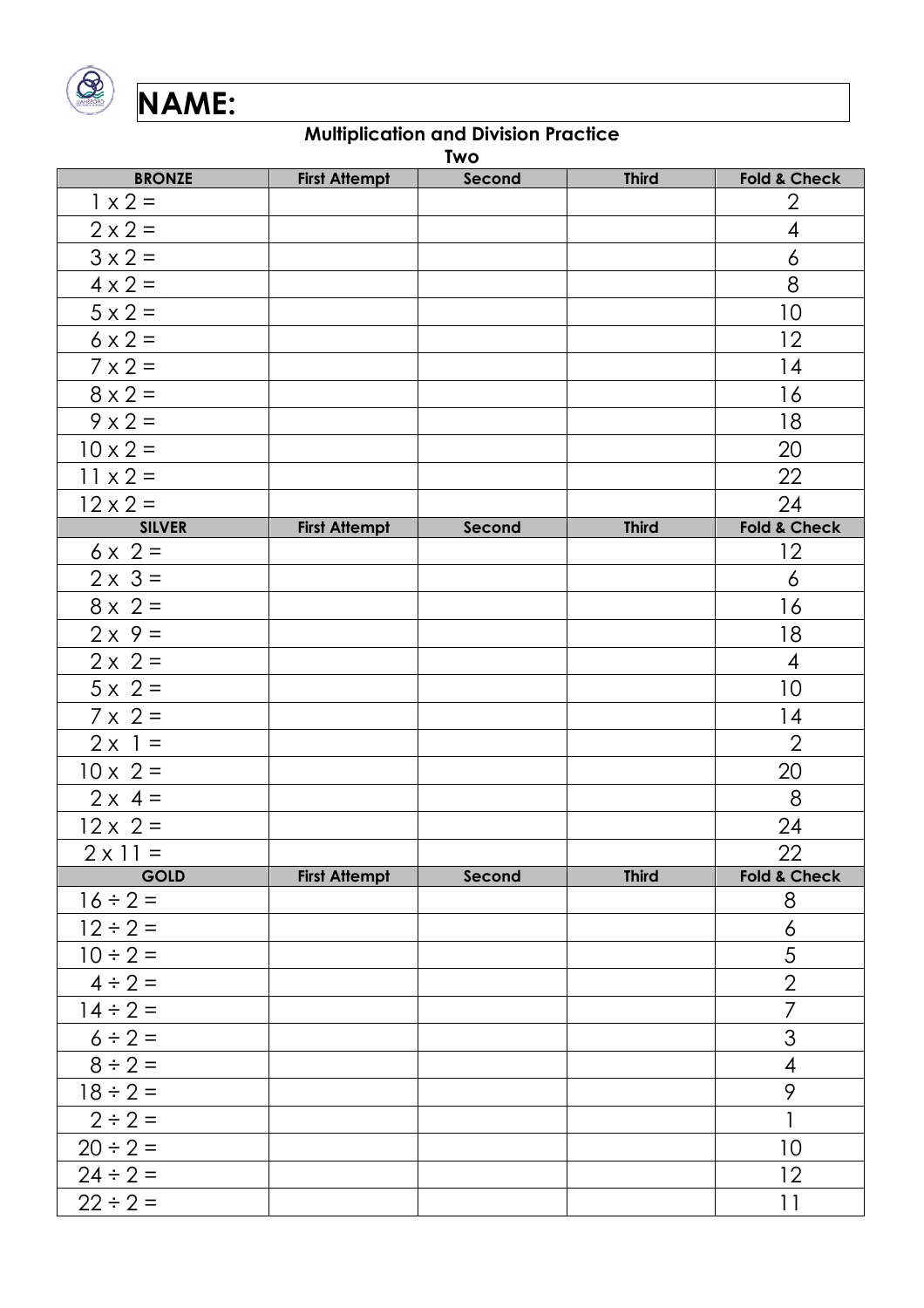

|                  | Ten                  |        |              |                         |  |  |  |
|------------------|----------------------|--------|--------------|-------------------------|--|--|--|
| <b>BRONZE</b>    | <b>First Attempt</b> | Second | <b>Third</b> | <b>Fold &amp; Check</b> |  |  |  |
| $1 \times 10 =$  |                      |        |              | 10                      |  |  |  |
| $2 \times 10 =$  |                      |        |              | 20                      |  |  |  |
| $3 \times 10 =$  |                      |        |              | 30                      |  |  |  |
| $4 \times 10 =$  |                      |        |              | 40                      |  |  |  |
| $5 \times 10 =$  |                      |        |              | 50                      |  |  |  |
| $6 \times 10 =$  |                      |        |              | 60                      |  |  |  |
| $7 \times 10 =$  |                      |        |              | 70                      |  |  |  |
| $8 \times 10 =$  |                      |        |              | 80                      |  |  |  |
| $9 \times 10 =$  |                      |        |              | 90                      |  |  |  |
| $10 \times 10 =$ |                      |        |              | 100                     |  |  |  |
| $11 \times 10 =$ |                      |        |              | 110                     |  |  |  |
| $12 \times 10 =$ |                      |        |              | 120                     |  |  |  |
| <b>SILVER</b>    | <b>First Attempt</b> | Second | <b>Third</b> | <b>Fold &amp; Check</b> |  |  |  |
| $6 \times 10 =$  |                      |        |              | 60                      |  |  |  |
| $10 \times 3 =$  |                      |        |              | 30                      |  |  |  |
| $8 \times 10 =$  |                      |        |              | 80                      |  |  |  |
| $10x$ 9 =        |                      |        |              | 90                      |  |  |  |
| $5 \times 10 =$  |                      |        |              | 50                      |  |  |  |
| $10x$ 2 =        |                      |        |              | 20                      |  |  |  |
| $7 \times 10 =$  |                      |        |              | 70                      |  |  |  |
| $10x$ 1 =        |                      |        |              | 10                      |  |  |  |
| $12 \times 10 =$ |                      |        |              | 120                     |  |  |  |
| $10 \times 10 =$ |                      |        |              | 100                     |  |  |  |
| $4 \times 10 =$  |                      |        |              | 40                      |  |  |  |
| $10 \times 11 =$ |                      |        |              | 110                     |  |  |  |
| <b>GOLD</b>      | <b>First Attempt</b> | Second | <b>Third</b> | <b>Fold &amp; Check</b> |  |  |  |
| $20 \div 10 =$   |                      |        |              | $\overline{2}$          |  |  |  |
| $30 \div 10 =$   |                      |        |              | 3                       |  |  |  |
| $100 \div 10 =$  |                      |        |              | 10                      |  |  |  |
| $70 \div 10 =$   |                      |        |              | 7                       |  |  |  |
| $60 \div 10 =$   |                      |        |              | $\delta$                |  |  |  |
| $120 \div 10 =$  |                      |        |              | 12                      |  |  |  |
| $90 \div 10 =$   |                      |        |              | 9                       |  |  |  |
| $50 \div 10 =$   |                      |        |              | 5                       |  |  |  |
| $110 \div 10 =$  |                      |        |              | 11                      |  |  |  |
| $80 \div 10 =$   |                      |        |              | 8                       |  |  |  |
| $10 \div 10 =$   |                      |        |              | $\mathbf{1}$            |  |  |  |
| $40 \div 10 =$   |                      |        |              | $\overline{4}$          |  |  |  |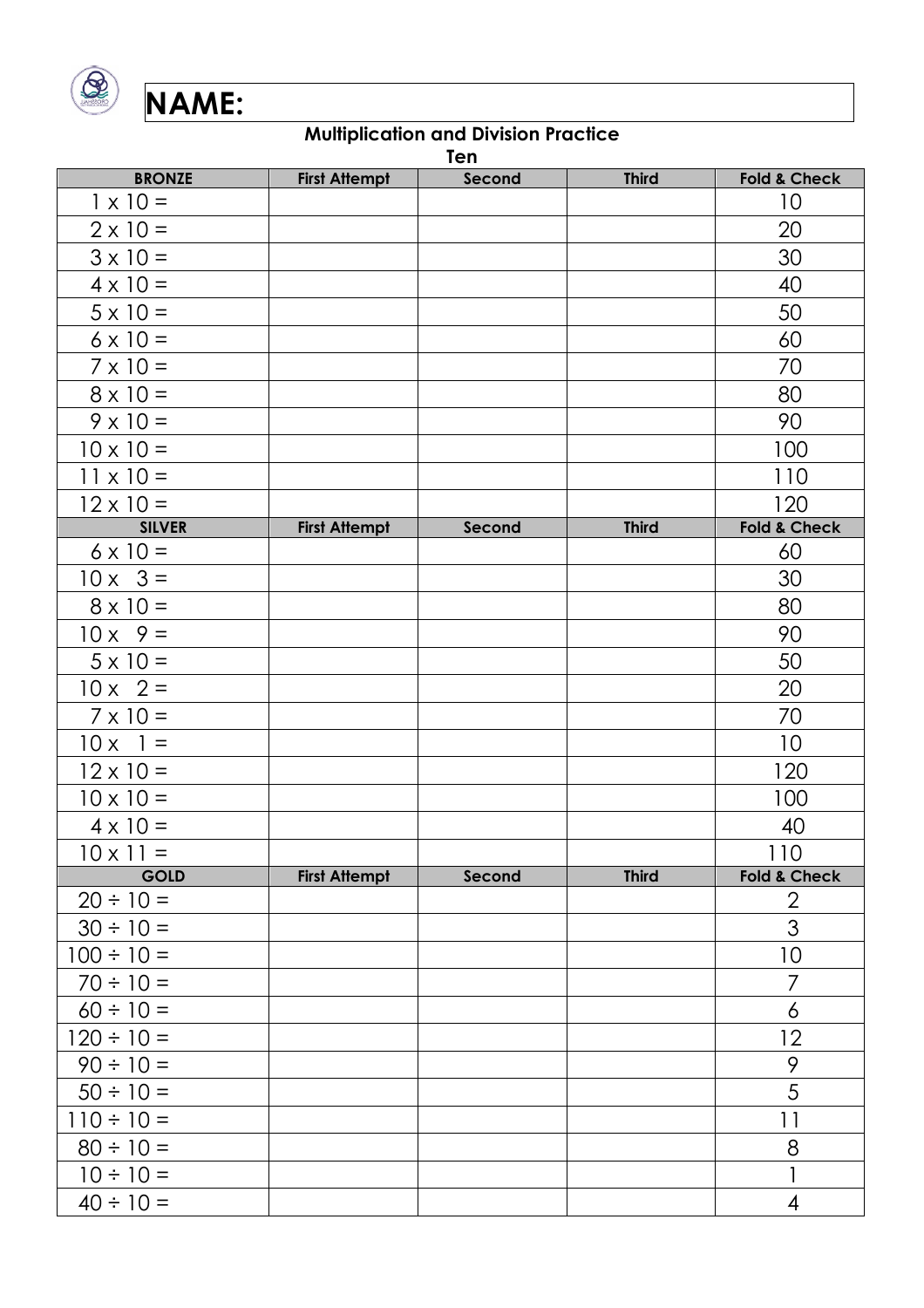

|                 | <b>Five</b>          |        |              |                         |  |  |  |
|-----------------|----------------------|--------|--------------|-------------------------|--|--|--|
| <b>BRONZE</b>   | <b>First Attempt</b> | Second | <b>Third</b> | <b>Fold &amp; Check</b> |  |  |  |
| $1 \times 5 =$  |                      |        |              | $\overline{5}$          |  |  |  |
| $2 \times 5 =$  |                      |        |              | 10                      |  |  |  |
| $3 \times 5 =$  |                      |        |              | 15                      |  |  |  |
| $4 \times 5 =$  |                      |        |              | 20                      |  |  |  |
| $5 \times 5 =$  |                      |        |              | 25                      |  |  |  |
| $6 \times 5 =$  |                      |        |              | 30                      |  |  |  |
| $7 \times 5 =$  |                      |        |              | 35                      |  |  |  |
| $8 \times 5 =$  |                      |        |              | 40                      |  |  |  |
| $9 \times 5 =$  |                      |        |              | 45                      |  |  |  |
| $10 \times 5 =$ |                      |        |              | 50                      |  |  |  |
| $11 \times 5 =$ |                      |        |              | 55                      |  |  |  |
| $12 \times 5 =$ |                      |        |              | 60                      |  |  |  |
| <b>SILVER</b>   | <b>First Attempt</b> | Second | <b>Third</b> | <b>Fold &amp; Check</b> |  |  |  |
| $6 \times 5 =$  |                      |        |              | 30                      |  |  |  |
| $5 \times 3 =$  |                      |        |              | 15                      |  |  |  |
| $5 \times 12 =$ |                      |        |              | 60                      |  |  |  |
| $8 \times 5 =$  |                      |        |              | 40                      |  |  |  |
| $5 \times 9 =$  |                      |        |              | 45                      |  |  |  |
| $5 \times 5 =$  |                      |        |              | 25                      |  |  |  |
| $5 \times 2 =$  |                      |        |              | 10                      |  |  |  |
| $7 \times 5 =$  |                      |        |              | 35                      |  |  |  |
| $5 \times 1 =$  |                      |        |              | $\overline{5}$          |  |  |  |
| $5 \times 11 =$ |                      |        |              | 55                      |  |  |  |
| $10 \times 5 =$ |                      |        |              | 50                      |  |  |  |
| $4 \times 5 =$  |                      |        |              | 20                      |  |  |  |
| <b>GOLD</b>     | <b>First Attempt</b> | Second | <b>Third</b> | <b>Fold &amp; Check</b> |  |  |  |
| $20 \div 5 =$   |                      |        |              | $\overline{4}$          |  |  |  |
| $60 \div 5 =$   |                      |        |              | 12                      |  |  |  |
| $40 \div 5 =$   |                      |        |              | 8                       |  |  |  |
| $45 \div 5 =$   |                      |        |              | 9                       |  |  |  |
| $15 \div 5 =$   |                      |        |              | 3                       |  |  |  |
| $25 \div 5 =$   |                      |        |              | 5                       |  |  |  |
| $35 \div 5 =$   |                      |        |              | $\overline{7}$          |  |  |  |
| $10 \div 5 =$   |                      |        |              | $\overline{2}$          |  |  |  |
| $30 \div 5 =$   |                      |        |              | $\boldsymbol{\delta}$   |  |  |  |
| $55 \div 5 =$   |                      |        |              | 11                      |  |  |  |
| $5 \div 5 =$    |                      |        |              | $\mathbf{1}$            |  |  |  |
| $50 \div 5 =$   |                      |        |              | 10                      |  |  |  |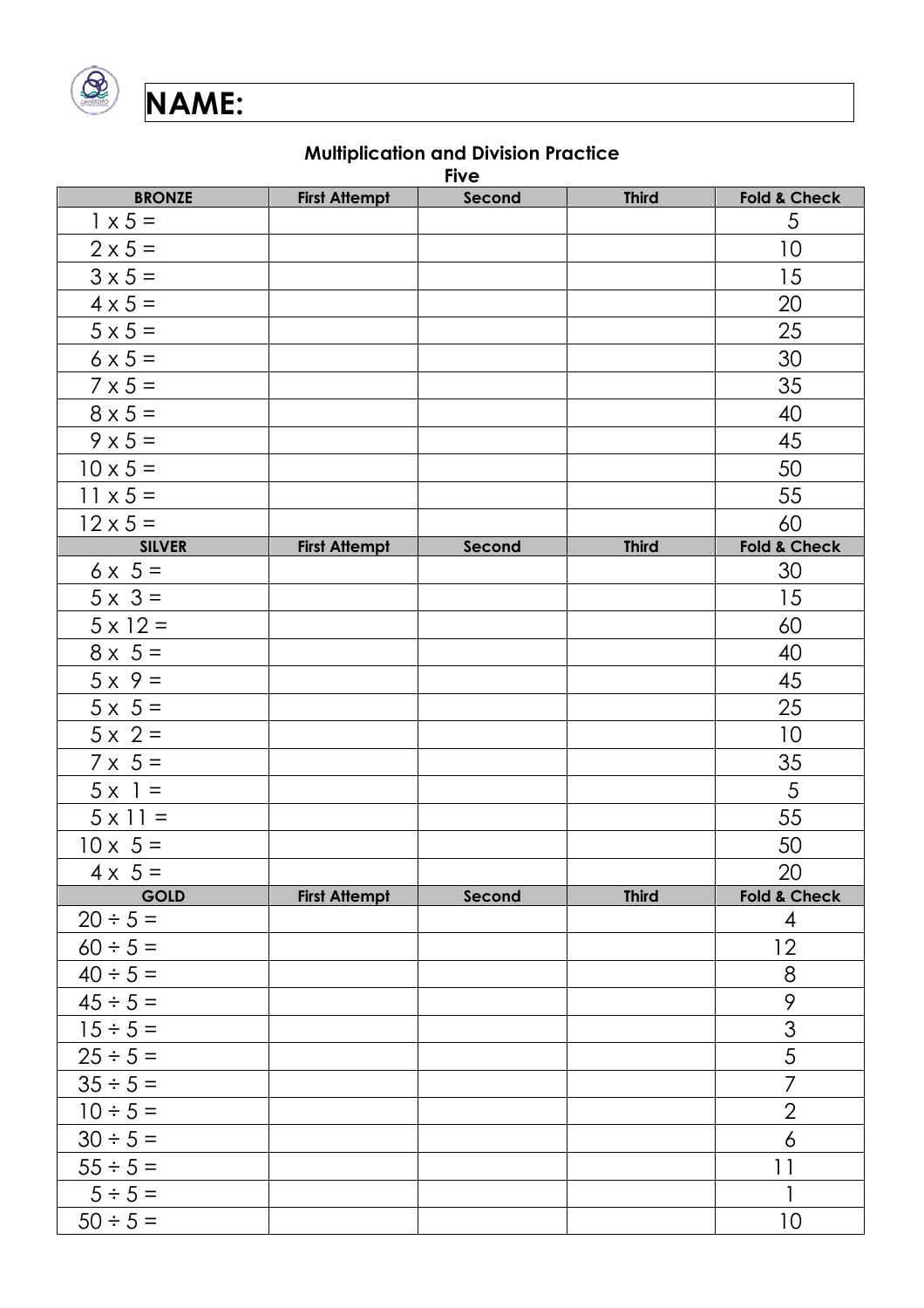

|                 | <b>Three</b>         |        |              |                         |  |  |  |  |
|-----------------|----------------------|--------|--------------|-------------------------|--|--|--|--|
| <b>BRONZE</b>   | <b>First Attempt</b> | Second | <b>Third</b> | <b>Fold &amp; Check</b> |  |  |  |  |
| $1 \times 3 =$  |                      |        |              | $\mathfrak{S}$          |  |  |  |  |
| $2 \times 3 =$  |                      |        |              | $\boldsymbol{6}$        |  |  |  |  |
| $3 \times 3 =$  |                      |        |              | 9                       |  |  |  |  |
| $4 \times 3 =$  |                      |        |              | 12                      |  |  |  |  |
| $5 \times 3 =$  |                      |        |              | 15                      |  |  |  |  |
| $6 \times 3 =$  |                      |        |              | 18                      |  |  |  |  |
| $7 \times 3 =$  |                      |        |              | 21                      |  |  |  |  |
| $8 \times 3 =$  |                      |        |              | 24                      |  |  |  |  |
| $9 \times 3 =$  |                      |        |              | 27                      |  |  |  |  |
| $10 \times 3 =$ |                      |        |              | 30                      |  |  |  |  |
| $11 \times 3 =$ |                      |        |              | 33                      |  |  |  |  |
| $12 \times 3 =$ |                      |        |              | 36                      |  |  |  |  |
| <b>SILVER</b>   | <b>First Attempt</b> | Second | <b>Third</b> | Fold & Check            |  |  |  |  |
| $6 \times 3 =$  |                      |        |              | 18                      |  |  |  |  |
| $3 \times 3 =$  |                      |        |              | 9                       |  |  |  |  |
| $11 \times 3 =$ |                      |        |              | 33                      |  |  |  |  |
| $8 \times 3 =$  |                      |        |              | 24                      |  |  |  |  |
| $3 \times 9 =$  |                      |        |              | 27                      |  |  |  |  |
| $5 \times 3 =$  |                      |        |              | 15                      |  |  |  |  |
| $3 \times 12 =$ |                      |        |              | 36                      |  |  |  |  |
| $3 \times 2 =$  |                      |        |              | $\overline{6}$          |  |  |  |  |
| $7 \times 3 =$  |                      |        |              | 21                      |  |  |  |  |
| $3 \times 1 =$  |                      |        |              | 3                       |  |  |  |  |
| $10 \times 3 =$ |                      |        |              | 30                      |  |  |  |  |
| $3 \times 4 =$  |                      |        |              | 12                      |  |  |  |  |
| <b>GOLD</b>     | <b>First Attempt</b> | Second | <b>Third</b> | <b>Fold &amp; Check</b> |  |  |  |  |
| $12 \div 3 =$   |                      |        |              | $\overline{4}$          |  |  |  |  |
| $24 \div 3 =$   |                      |        |              | $\,8\,$                 |  |  |  |  |
| $27 \div 3 =$   |                      |        |              | 9                       |  |  |  |  |
| $9 \div 3 =$    |                      |        |              | $\overline{3}$          |  |  |  |  |
| $33 \div 3 =$   |                      |        |              | $\overline{11}$         |  |  |  |  |
| $15 \div 3 =$   |                      |        |              | 5                       |  |  |  |  |
| $21 \div 3 =$   |                      |        |              | $\overline{7}$          |  |  |  |  |
| $6 \div 3 =$    |                      |        |              | $\overline{2}$          |  |  |  |  |
| $18 \div 3 =$   |                      |        |              | $\boldsymbol{\delta}$   |  |  |  |  |
| $3 \div 3 =$    |                      |        |              |                         |  |  |  |  |
| $36 \div 3 =$   |                      |        |              | 12                      |  |  |  |  |
| $30 \div 3 =$   |                      |        |              | 10                      |  |  |  |  |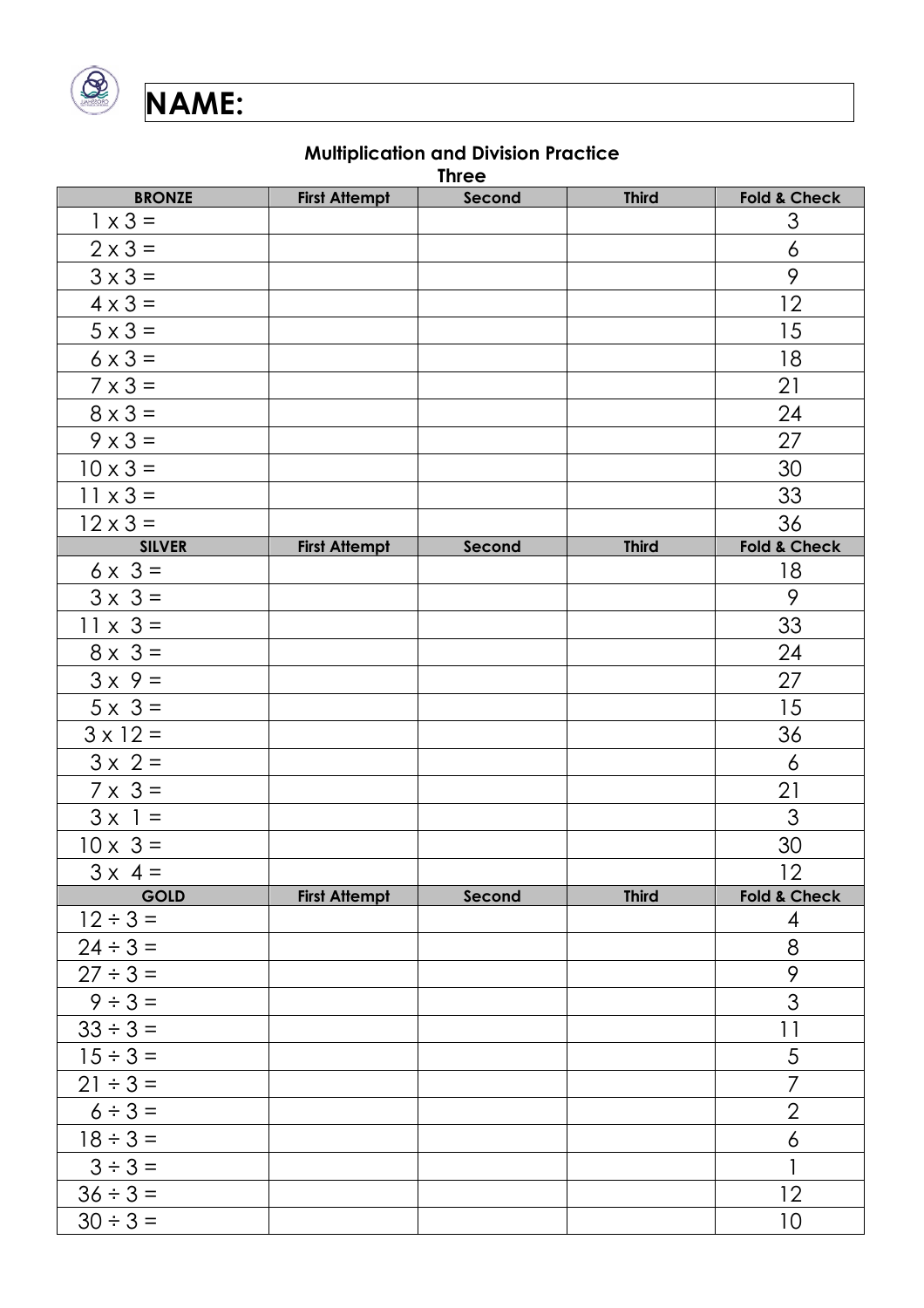

|                           | Four                 |        |              |                          |  |  |  |  |
|---------------------------|----------------------|--------|--------------|--------------------------|--|--|--|--|
| <b>BRONZE</b>             | <b>First Attempt</b> | Second | <b>Third</b> | <b>Fold &amp; Check</b>  |  |  |  |  |
| $1 \times 4 =$            |                      |        |              | 4                        |  |  |  |  |
| $2 \times 4 =$            |                      |        |              | 8                        |  |  |  |  |
| $3 \times 4 =$            |                      |        |              | 12                       |  |  |  |  |
| $4 \times 4 =$            |                      |        |              | 16                       |  |  |  |  |
| $5 \times 4 =$            |                      |        |              | 20                       |  |  |  |  |
| $6 \times 4 =$            |                      |        |              | 24                       |  |  |  |  |
| $7 \times 4 =$            |                      |        |              | 28                       |  |  |  |  |
| $8 \times 4 =$            |                      |        |              | 32                       |  |  |  |  |
| $9 \times 4 =$            |                      |        |              | 36                       |  |  |  |  |
| $10 \times 4 =$           |                      |        |              | 40                       |  |  |  |  |
| $11 \times 4 =$           |                      |        |              | 44                       |  |  |  |  |
| $12 \times 4 =$           |                      |        |              | 48                       |  |  |  |  |
| <b>SILVER</b>             | <b>First Attempt</b> | Second | <b>Third</b> | <b>Fold &amp; Check</b>  |  |  |  |  |
| $6x 4 =$                  |                      |        |              | 24                       |  |  |  |  |
| $4 \times \overline{3} =$ |                      |        |              | 12                       |  |  |  |  |
| $8 \times 4 =$            |                      |        |              | 32                       |  |  |  |  |
| $4 \times 9 =$            |                      |        |              | 36                       |  |  |  |  |
| $5 \times 4 =$            |                      |        |              | 20                       |  |  |  |  |
| $4 \times 12 =$           |                      |        |              | 48                       |  |  |  |  |
| $4 \times 2 =$            |                      |        |              | 8                        |  |  |  |  |
| $7 \times 4 =$            |                      |        |              | 28                       |  |  |  |  |
| $4 \times 1 =$            |                      |        |              | $\overline{4}$           |  |  |  |  |
| $10 \times 4 =$           |                      |        |              | 40                       |  |  |  |  |
| $4 \times 4 =$            |                      |        |              | 16                       |  |  |  |  |
| $11 \times 4 =$           |                      |        |              | 44                       |  |  |  |  |
| <b>GOLD</b>               | <b>First Attempt</b> | Second | <b>Third</b> | Fold & Check             |  |  |  |  |
| $32 \div 4 =$             |                      |        |              | 8                        |  |  |  |  |
| $24 \div 4 =$             |                      |        |              | $\ddot{\circ}$           |  |  |  |  |
| $20 \div 4 =$             |                      |        |              | $\frac{5}{2}$            |  |  |  |  |
| $8 \div 4 =$              |                      |        |              |                          |  |  |  |  |
| $28 \div 4 =$             |                      |        |              | $\overline{7}$           |  |  |  |  |
| $48 \div 4 =$             |                      |        |              | 12                       |  |  |  |  |
| $44 \div 4 =$             |                      |        |              | 11                       |  |  |  |  |
| $12 \div 4 =$             |                      |        |              | $\mathfrak{S}$           |  |  |  |  |
| $16 \div 4 =$             |                      |        |              | $\overline{\mathcal{A}}$ |  |  |  |  |
| $36 \div 4 =$             |                      |        |              | 9                        |  |  |  |  |
| $4 \div 4 =$              |                      |        |              | $\mathbf{1}$             |  |  |  |  |
| $40 \div 4 =$             |                      |        |              | 10                       |  |  |  |  |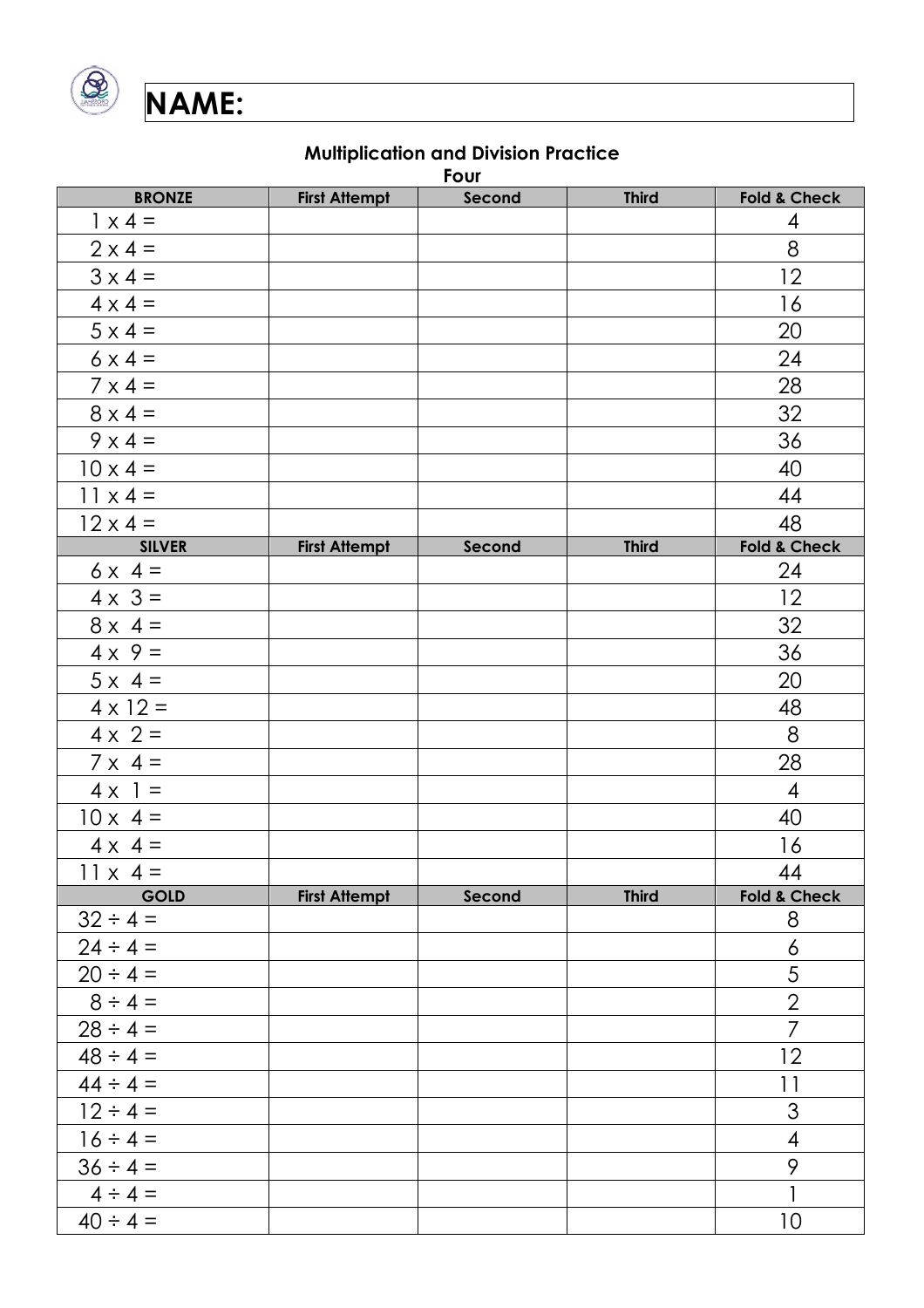

|                 |                      | Six    |              |                         |
|-----------------|----------------------|--------|--------------|-------------------------|
| <b>BRONZE</b>   | <b>First Attempt</b> | Second | <b>Third</b> | <b>Fold &amp; Check</b> |
| $1 \times 6 =$  |                      |        |              | $\boldsymbol{6}$        |
| $2 \times 6 =$  |                      |        |              | 12                      |
| $3 \times 6 =$  |                      |        |              | 18                      |
| $4 \times 6 =$  |                      |        |              | 24                      |
| $5 \times 6 =$  |                      |        |              | 30                      |
| $6 \times 6 =$  |                      |        |              | 36                      |
| $7 \times 6 =$  |                      |        |              | 42                      |
| $8 \times 6 =$  |                      |        |              | 48                      |
| $9 \times 6 =$  |                      |        |              | 54                      |
| $10 \times 6 =$ |                      |        |              | 60                      |
| $11 \times 6 =$ |                      |        |              | 66                      |
| $12 \times 6 =$ |                      |        |              | 72                      |
| <b>SILVER</b>   | <b>First Attempt</b> | Second | <b>Third</b> | <b>Fold &amp; Check</b> |
| $6x 6 =$        |                      |        |              | 36                      |
| $11x$ 6         |                      |        |              | 66                      |
| $6x$ 3 =        |                      |        |              | 18                      |
| $8x 6 =$        |                      |        |              | 48                      |
| $6x$ 9 =        |                      |        |              | 54                      |
| $5x 6=$         |                      |        |              | 30                      |
| $6x$ 2 =        |                      |        |              | 12                      |
| $7 \times 6 =$  |                      |        |              | 42                      |
| $6 \times 12 =$ |                      |        |              | 72                      |
| $6 \times 1 =$  |                      |        |              | $\boldsymbol{6}$        |
| $10x 6 =$       |                      |        |              | 60                      |
| $6x 4=$         |                      |        |              | 24                      |
| <b>GOLD</b>     | <b>First Attempt</b> | Second | <b>Third</b> | Fold & Check            |
| $66 \div 6 =$   |                      |        |              | 11                      |
| $36 \div 6 =$   |                      |        |              | 6                       |
| $60 \div 6 =$   |                      |        |              | 10                      |
| $18 \div 6 =$   |                      |        |              | 3                       |
| $48 \div 6 =$   |                      |        |              | 8                       |
| $12 \div 6 =$   |                      |        |              | $\overline{2}$          |
| $72 \div 6 =$   |                      |        |              | 12                      |
| $54 \div 6 =$   |                      |        |              | $\mathsf{\varphi}$      |
| $42 \div 6 =$   |                      |        |              | $\overline{7}$          |
| $30 \div 6 =$   |                      |        |              | 5                       |
| $6 \div 6 =$    |                      |        |              | 1                       |
| $24 \div 6 =$   |                      |        |              | $\overline{4}$          |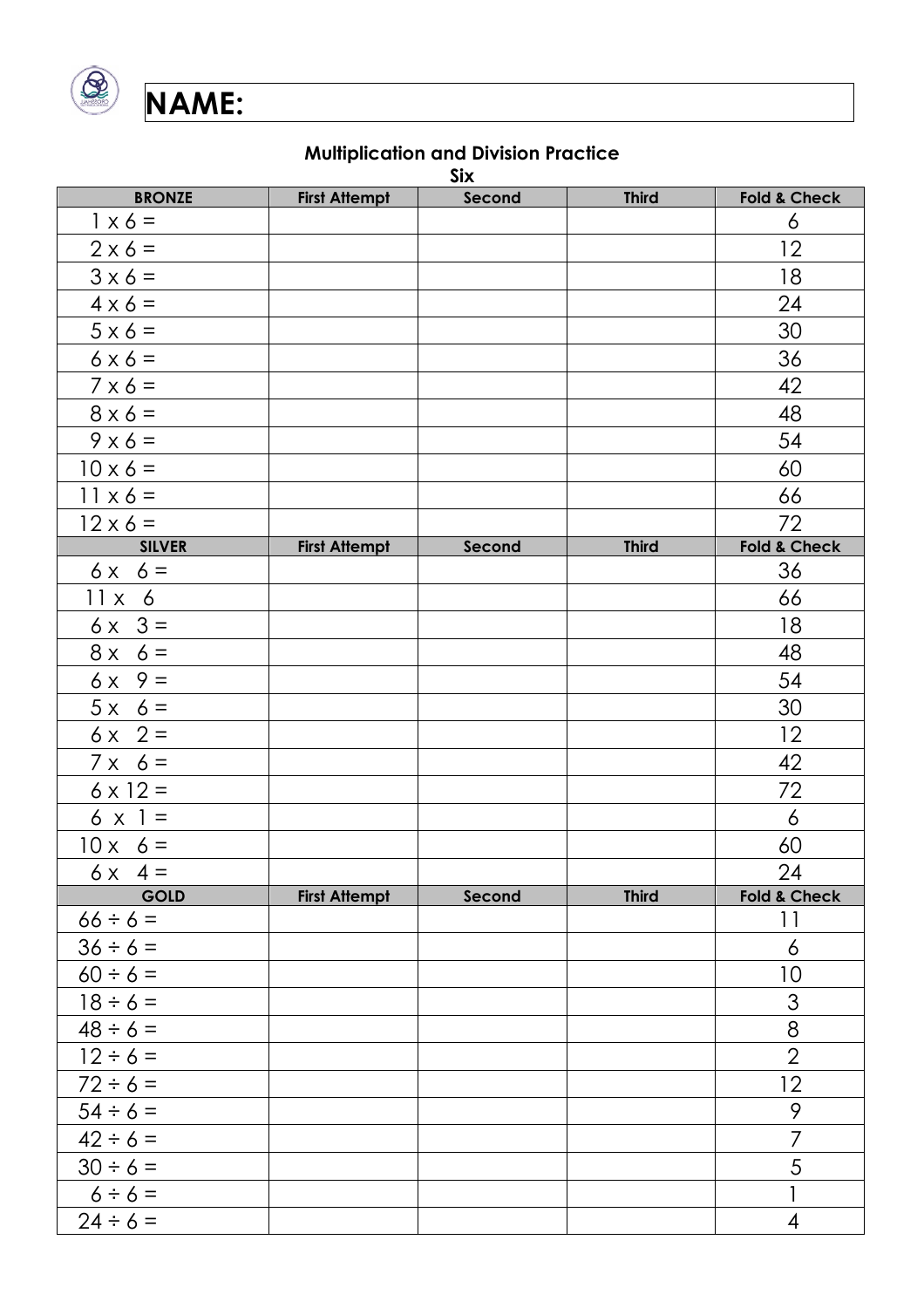

**Seven**

| <b>BRONZE</b>                  | <b>First Attempt</b> | ᄭᅀᅀᄓ<br>Second | <b>Third</b> | <b>Fold &amp; Check</b> |
|--------------------------------|----------------------|----------------|--------------|-------------------------|
| $1 \times 7 =$                 |                      |                |              | $\overline{7}$          |
| $2 \times 7 =$                 |                      |                |              | 14                      |
| $3 \times 7 =$                 |                      |                |              | 21                      |
| $4 \times 7 =$                 |                      |                |              | 28                      |
| $5 \times 7 =$                 |                      |                |              | 35                      |
| $6 \times 7 =$                 |                      |                |              | 42                      |
| $7 \times 7 =$                 |                      |                |              | 49                      |
| $8 \times 7 =$                 |                      |                |              | 56                      |
| $9 \times 7 =$                 |                      |                |              | 63                      |
| $10 \times 7 =$                |                      |                |              | 70                      |
| $11 \times 7 =$                |                      |                |              | 77                      |
| $12 \times 7 =$                |                      |                |              | 84                      |
| <b>SILVER</b>                  | <b>First Attempt</b> | Second         | <b>Third</b> | Fold & Check            |
| $6 \times 7 =$                 |                      |                |              | 42                      |
| $7 \times 3 =$                 |                      |                |              | 21                      |
| $8 \times 7 =$                 |                      |                |              | 56                      |
| $7 \times 9 =$                 |                      |                |              | 63                      |
| $5 \times 7 =$                 |                      |                |              | 35                      |
| $7 \times 2 =$                 |                      |                |              | 14                      |
| $7 \times 7 =$                 |                      |                |              | 49                      |
| $12 \times 7 =$                |                      |                |              | 84                      |
| $7 \times 11 =$                |                      |                |              | 77                      |
| $7 \times 1 =$                 |                      |                |              | $\overline{7}$          |
| $10 \times 7 =$                |                      |                |              | 70                      |
| $7 \times 4 =$                 |                      |                |              | 28                      |
| <b>GOLD</b>                    | <b>First Attempt</b> | Second         | <b>Third</b> | <b>Fold &amp; Check</b> |
| $14 \div 7 =$                  |                      |                |              | $\overline{2}$<br>3     |
| $21 \div 7 =$                  |                      |                |              |                         |
| $77 \div 7 =$                  |                      |                |              | 11                      |
| $70 \div 7 =$                  |                      |                |              | 10                      |
| $56 \div 7 =$                  |                      |                |              | 8                       |
| $42 \div 7 =$                  |                      |                |              | $\boldsymbol{6}$<br>9   |
| $63 \div 7 =$<br>$35 \div 7 =$ |                      |                |              | 5                       |
| $49 \div 7 =$                  |                      |                |              | 7                       |
|                                |                      |                |              | 1                       |
| $7 \div 7 =$                   |                      |                |              |                         |
| $84 \div 7 =$                  |                      |                |              | 12                      |
| $28 \div 7 =$                  |                      |                |              | 4                       |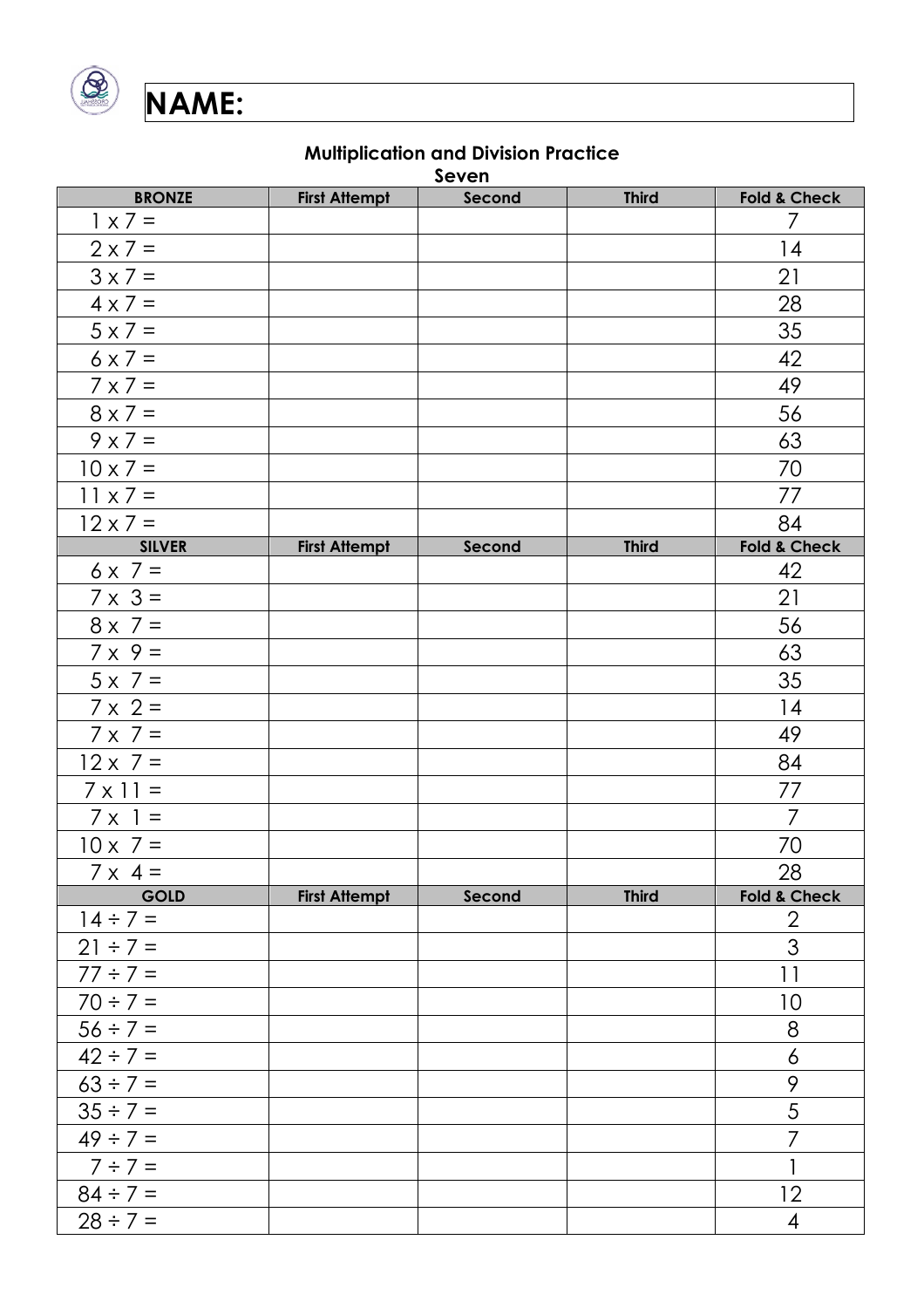

|                 |                      | Eight  |              |                          |
|-----------------|----------------------|--------|--------------|--------------------------|
| <b>BRONZE</b>   | <b>First Attempt</b> | Second | <b>Third</b> | <b>Fold &amp; Check</b>  |
| $1 \times 8 =$  |                      |        |              | 8                        |
| $2 \times 8 =$  |                      |        |              | 16                       |
| $3 \times 8 =$  |                      |        |              | 24                       |
| $4 \times 8 =$  |                      |        |              | 32                       |
| $5 \times 8 =$  |                      |        |              | 40                       |
| $6 \times 8 =$  |                      |        |              | 48                       |
| $7 \times 8 =$  |                      |        |              | 56                       |
| $8 \times 8 =$  |                      |        |              | 64                       |
| $9 \times 8 =$  |                      |        |              | 72                       |
| $10 \times 8 =$ |                      |        |              | 80                       |
| $11 \times 8 =$ |                      |        |              | 88                       |
| $12 \times 8 =$ |                      |        |              | 96                       |
| <b>SILVER</b>   | <b>First Attempt</b> | Second | <b>Third</b> | <b>Fold &amp; Check</b>  |
| $6x 8 =$        |                      |        |              | 48                       |
| $8x \quad 3 =$  |                      |        |              | 24                       |
| $8 \times 8 =$  |                      |        |              | 64                       |
| $8x$ 9 =        |                      |        |              | 72                       |
| $12 \times 8 =$ |                      |        |              | 96                       |
| $5 \times 8 =$  |                      |        |              | 40                       |
| $8x$ 2 =        |                      |        |              | 16                       |
| $8 \times 11 =$ |                      |        |              | 88                       |
| $7 \times 8 =$  |                      |        |              | 56                       |
| $8 \times 1 =$  |                      |        |              | 8                        |
| $10 \times 8 =$ |                      |        |              | 80                       |
| $8x 4 =$        |                      |        |              | 32                       |
| <b>GOLD</b>     | <b>First Attempt</b> | Second | <b>Third</b> | Fold & Check             |
| $32 \div 8 =$   |                      |        |              | 4                        |
| $8 \div 8 =$    |                      |        |              | 1                        |
| $48 \div 8 =$   |                      |        |              | $\boldsymbol{6}$         |
| $24 \div 8 =$   |                      |        |              | $\overline{3}$           |
| $80 \div 8 =$   |                      |        |              | 10                       |
| $72 \div 8 =$   |                      |        |              | 9                        |
| $88 \div 8 =$   |                      |        |              | $\overline{\phantom{a}}$ |
| $40 \div 8 =$   |                      |        |              | $\sqrt{5}$               |
| $16 \div 8 =$   |                      |        |              | $\overline{2}$           |
| $64 \div 8 =$   |                      |        |              | 8                        |
| $56 \div 8 =$   |                      |        |              | $\overline{7}$           |
| $96 \div 8 =$   |                      |        |              | $12 \,$                  |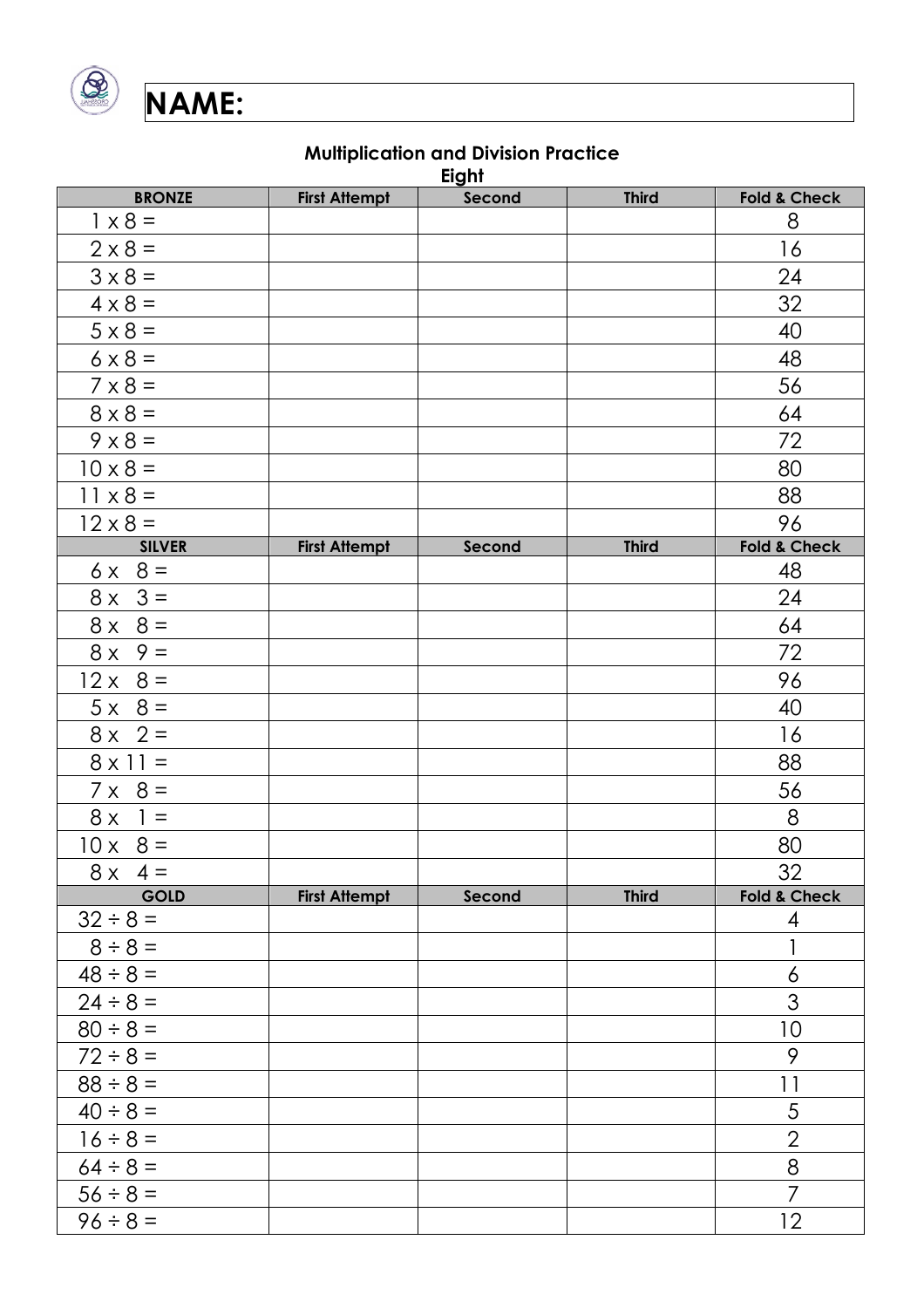

| <b>Nine</b>     |                      |        |              |                         |  |  |  |
|-----------------|----------------------|--------|--------------|-------------------------|--|--|--|
| <b>BRONZE</b>   | <b>First Attempt</b> | Second | <b>Third</b> | <b>Fold &amp; Check</b> |  |  |  |
| $1 x 9 =$       |                      |        |              | 9                       |  |  |  |
| $2 \times 9 =$  |                      |        |              | 18                      |  |  |  |
| $3 \times 9 =$  |                      |        |              | 27                      |  |  |  |
| $4 \times 9 =$  |                      |        |              | 36                      |  |  |  |
| $5 \times 9 =$  |                      |        |              | 45                      |  |  |  |
| $6x9 =$         |                      |        |              | 54                      |  |  |  |
| $7 \times 9 =$  |                      |        |              | 63                      |  |  |  |
| $8 \times 9 =$  |                      |        |              | 72                      |  |  |  |
| $9x9=$          |                      |        |              | 81                      |  |  |  |
| $10 \times 9 =$ |                      |        |              | 90                      |  |  |  |
| $11 \times 9 =$ |                      |        |              | 99                      |  |  |  |
| $12 \times 9 =$ |                      |        |              | 108                     |  |  |  |
| <b>SILVER</b>   | <b>First Attempt</b> | Second | <b>Third</b> | Fold & Check            |  |  |  |
| $6x$ 9 =        |                      |        |              | 54                      |  |  |  |
| $9x - 3 =$      |                      |        |              | 27                      |  |  |  |
| $8x$ 9 =        |                      |        |              | 72                      |  |  |  |
| $9 \times 12 =$ |                      |        |              | 108                     |  |  |  |
| $9x$ $9 =$      |                      |        |              | 81                      |  |  |  |
| $5x$ $9 =$      |                      |        |              | 45                      |  |  |  |
| $9x$ 2 =        |                      |        |              | 18                      |  |  |  |
| $7 \times 9 =$  |                      |        |              | 63                      |  |  |  |
| $9x = 1 =$      |                      |        |              | 9                       |  |  |  |
| $11 \times 9 =$ |                      |        |              | 99                      |  |  |  |
| $10x$ 9 =       |                      |        |              | 90                      |  |  |  |
| $9x 4 =$        |                      |        |              | 36                      |  |  |  |
| <b>GOLD</b>     | <b>First Attempt</b> | Second | <b>Third</b> | <b>Fold &amp; Check</b> |  |  |  |
| $9 ÷ 9 =$       |                      |        |              |                         |  |  |  |
| $54 \div 9 =$   |                      |        |              | 6                       |  |  |  |
| $81 \div 9 =$   |                      |        |              | 9                       |  |  |  |
| $27 \div 9 =$   |                      |        |              | $\overline{3}$          |  |  |  |
| $99 \div 9 =$   |                      |        |              | $  \;  $                |  |  |  |
| $72 \div 9 =$   |                      |        |              | 8                       |  |  |  |
| $18 \div 9 =$   |                      |        |              | $\overline{2}$          |  |  |  |
| $63 ÷ 9 =$      |                      |        |              | $\overline{7}$          |  |  |  |
| $45 \div 9 =$   |                      |        |              | 5                       |  |  |  |
| $90 \div 9 =$   |                      |        |              | 10                      |  |  |  |
| $36 \div 9 =$   |                      |        |              | $\overline{4}$          |  |  |  |
| $108 \div 9 =$  |                      |        |              | 12                      |  |  |  |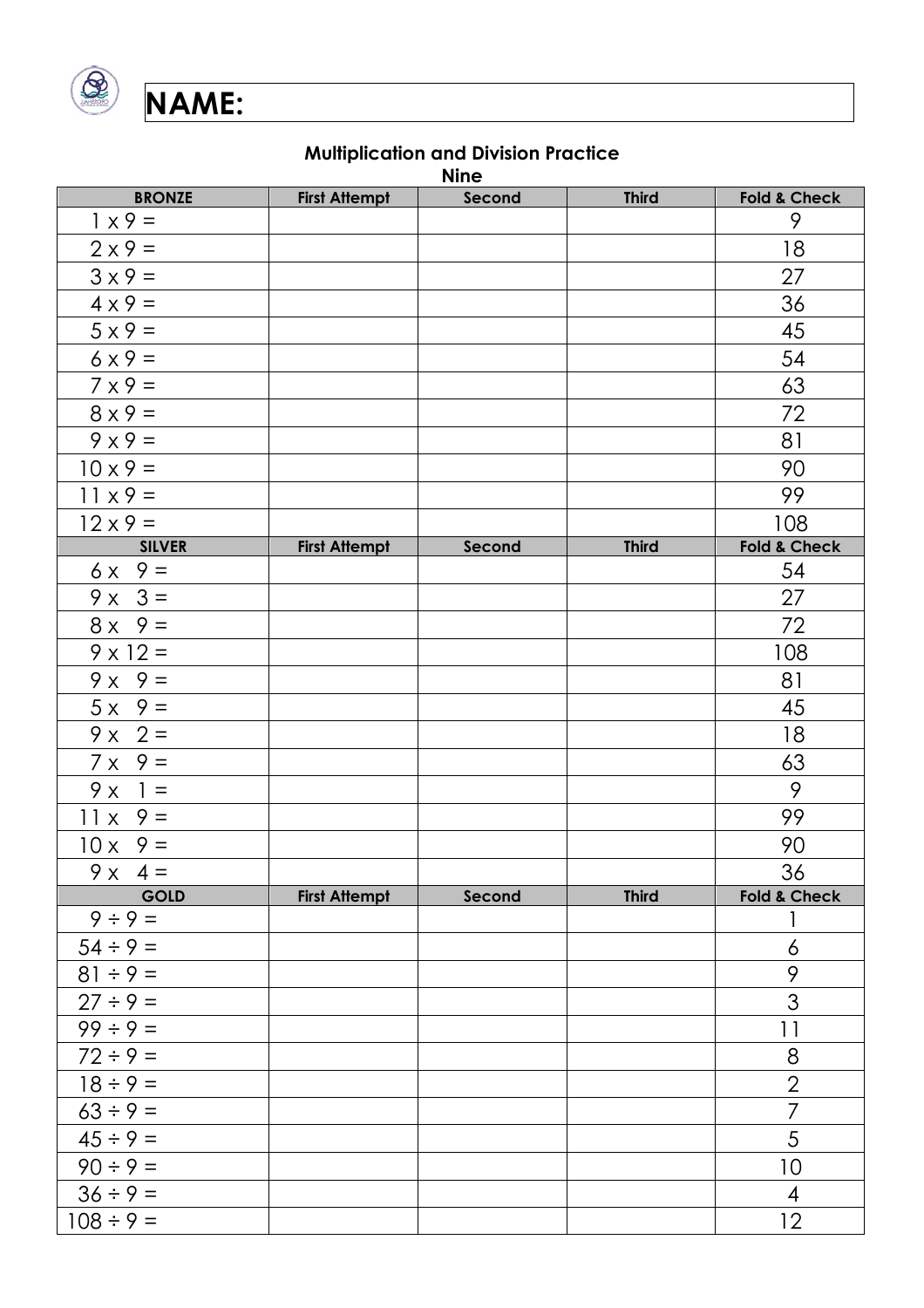

**Eleven**

| <b>BRONZE</b>    |                      | <b>FIGAGII</b> | <b>Third</b> | <b>Fold &amp; Check</b> |
|------------------|----------------------|----------------|--------------|-------------------------|
| $1 \times 11 =$  | <b>First Attempt</b> | Second         |              | 11                      |
| $2 \times 11 =$  |                      |                |              | 22                      |
| $3 \times 11 =$  |                      |                |              | 33                      |
| $4 \times 11 =$  |                      |                |              | 44                      |
| $5 \times 11 =$  |                      |                |              | 55                      |
| $6 \times 11 =$  |                      |                |              | 66                      |
| $7 \times 11 =$  |                      |                |              | 77                      |
| $8 \times 11 =$  |                      |                |              | 88                      |
| $9 \times 11 =$  |                      |                |              | 99                      |
| $10 \times 11 =$ |                      |                |              | 110                     |
| $11 \times 11 =$ |                      |                |              | 121                     |
| $12 \times 11 =$ |                      |                |              | 132                     |
| <b>SILVER</b>    | <b>First Attempt</b> | Second         | <b>Third</b> | <b>Fold &amp; Check</b> |
| $6 \times 11 =$  |                      |                |              | 66                      |
| $11 \times 3 =$  |                      |                |              | 33                      |
| $8 \times 11 =$  |                      |                |              | 88                      |
| $11 \times 9 =$  |                      |                |              | 99                      |
| $5 \times 11 =$  |                      |                |              | 55                      |
| $11 \times 11 =$ |                      |                |              | 121                     |
| $11 \times 2 =$  |                      |                |              | 22                      |
| $11 \times 12 =$ |                      |                |              | 121                     |
| $7 \times 11 =$  |                      |                |              | 77                      |
| $11 \times 1 =$  |                      |                |              | 11                      |
| $10 \times 11 =$ |                      |                |              | 110                     |
| $11 \times 4 =$  |                      |                |              | 44                      |
| <b>GOLD</b>      | <b>First Attempt</b> | Second         | <b>Third</b> | <b>Fold &amp; Check</b> |
| $66 \div 11 =$   |                      |                |              | 6                       |
| $55 \div 11 =$   |                      |                |              | 5                       |
| $33 \div 11 =$   |                      |                |              | $\overline{3}$          |
| $121 \div 11 =$  |                      |                |              | 11                      |
| $110 \div 11 =$  |                      |                |              | 10                      |
| $88 \div 11 =$   |                      |                |              | 8                       |
| $132 \div 11 =$  |                      |                |              | 12                      |
| $22 \div 11 =$   |                      |                |              | $\overline{2}$          |
| $77 \div 11 =$   |                      |                |              | 7                       |
| $99 \div 11 =$   |                      |                |              | 9                       |
| $11 \div 11 =$   |                      |                |              |                         |
| $44 \div 11 =$   |                      |                |              | $\overline{4}$          |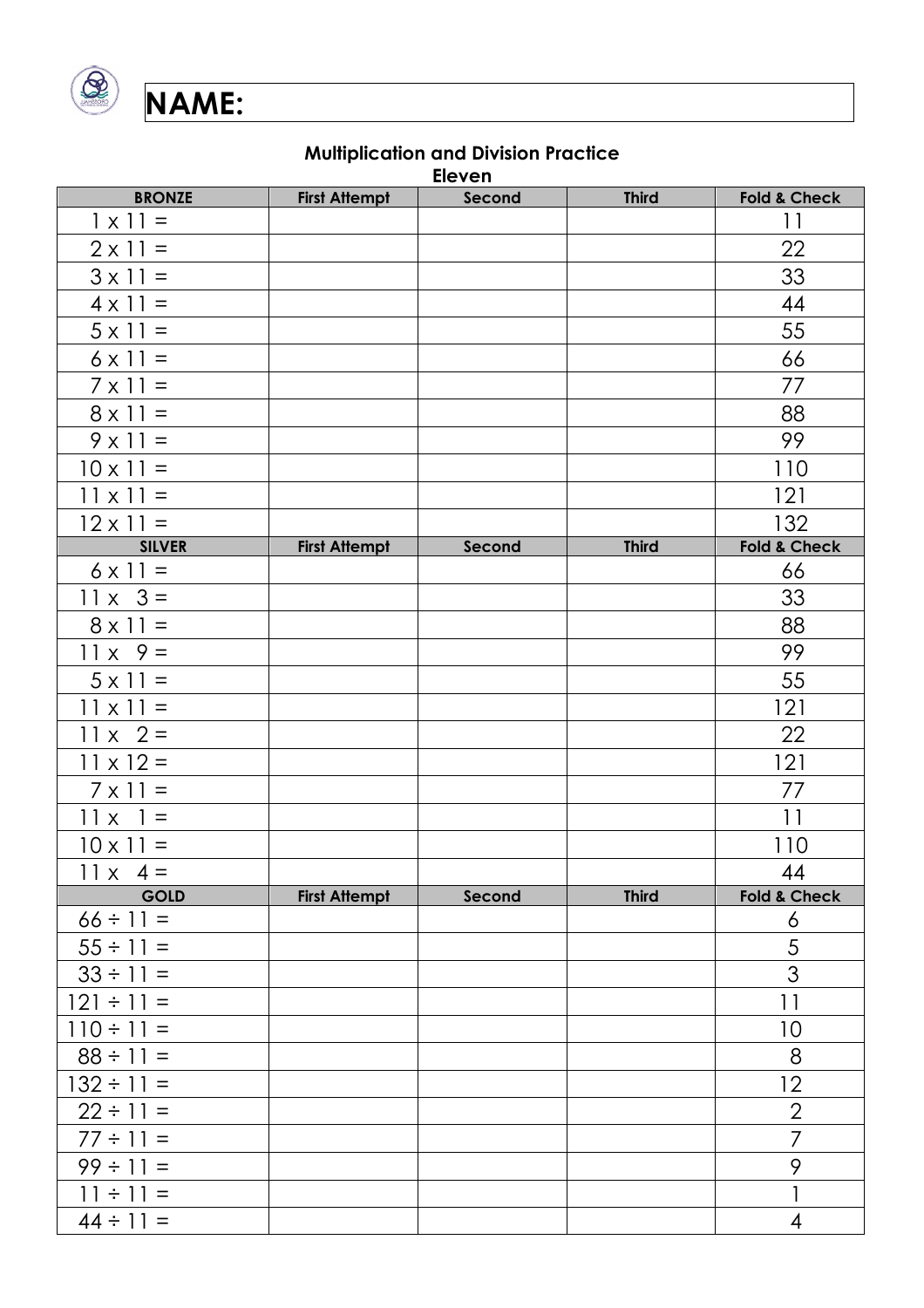

**Twelve**

| <b>BRONZE</b>    | <b>First Attempt</b> | $T$ is $T$ | <b>Third</b> | <b>Fold &amp; Check</b>                                                                                            |
|------------------|----------------------|------------|--------------|--------------------------------------------------------------------------------------------------------------------|
| $1 \times 12 =$  |                      | Second     |              | 12                                                                                                                 |
| $2 \times 12 =$  |                      |            |              | 24                                                                                                                 |
| $3 \times 12 =$  |                      |            |              | 36                                                                                                                 |
| $4 \times 12 =$  |                      |            |              | 48                                                                                                                 |
| $5 \times 12 =$  |                      |            |              | 60                                                                                                                 |
| $6 \times 12 =$  |                      |            |              | 72                                                                                                                 |
| $7 \times 12 =$  |                      |            |              | 84                                                                                                                 |
| $8 \times 12 =$  |                      |            |              | 96                                                                                                                 |
| $9 \times 12 =$  |                      |            |              | 108                                                                                                                |
| $10 \times 12 =$ |                      |            |              | 120                                                                                                                |
| $11 \times 12 =$ |                      |            |              | 132                                                                                                                |
| $12 \times 12 =$ |                      |            |              | 144                                                                                                                |
| <b>SILVER</b>    | <b>First Attempt</b> | Second     | <b>Third</b> | <b>Fold &amp; Check</b>                                                                                            |
| $6 \times 12 =$  |                      |            |              | 72                                                                                                                 |
| $12 \times 3 =$  |                      |            |              | 36                                                                                                                 |
| $8 \times 12 =$  |                      |            |              | 96                                                                                                                 |
| $12x$ $9 =$      |                      |            |              | 108                                                                                                                |
| $5 \times 12 =$  |                      |            |              | 60                                                                                                                 |
| $12x$ 2 =        |                      |            |              | 24                                                                                                                 |
| $7 \times 12 =$  |                      |            |              | 84                                                                                                                 |
| $12 \times 11 =$ |                      |            |              | 132                                                                                                                |
| $12x$ 1 =        |                      |            |              | 12                                                                                                                 |
| $12 \times 12 =$ |                      |            |              | 144                                                                                                                |
| $10 \times 12 =$ |                      |            |              | 120                                                                                                                |
| $12x 4=$         |                      |            |              | 48                                                                                                                 |
| <b>GOLD</b>      | <b>First Attempt</b> | Second     | <b>Third</b> | <b>Fold &amp; Check</b>                                                                                            |
| $84 \div 12 =$   |                      |            |              | 7                                                                                                                  |
| $36 \div 12 =$   |                      |            |              | $\mathfrak{S}% _{CS}^{\ast}(\mathfrak{S}_{\alpha}^{\ast},\mathcal{C}_{\alpha}^{\ast},\mathcal{C}_{\alpha}^{\ast})$ |
| $96 \div 12 =$   |                      |            |              | 8                                                                                                                  |
| $108 \div 12 =$  |                      |            |              | 9                                                                                                                  |
| $132 \div 12 =$  |                      |            |              | 11                                                                                                                 |
| $144 \div 12 =$  |                      |            |              | 12                                                                                                                 |
| $72 \div 12 =$   |                      |            |              | 6                                                                                                                  |
| $60 \div 12 =$   |                      |            |              | 5                                                                                                                  |
| $24 \div 12 =$   |                      |            |              | $\overline{2}$                                                                                                     |
| $12 \div 12 =$   |                      |            |              | $\mathbf{1}$                                                                                                       |
| $120 \div 12 =$  |                      |            |              | 10                                                                                                                 |
| $48 \div 12 =$   |                      |            |              | 4                                                                                                                  |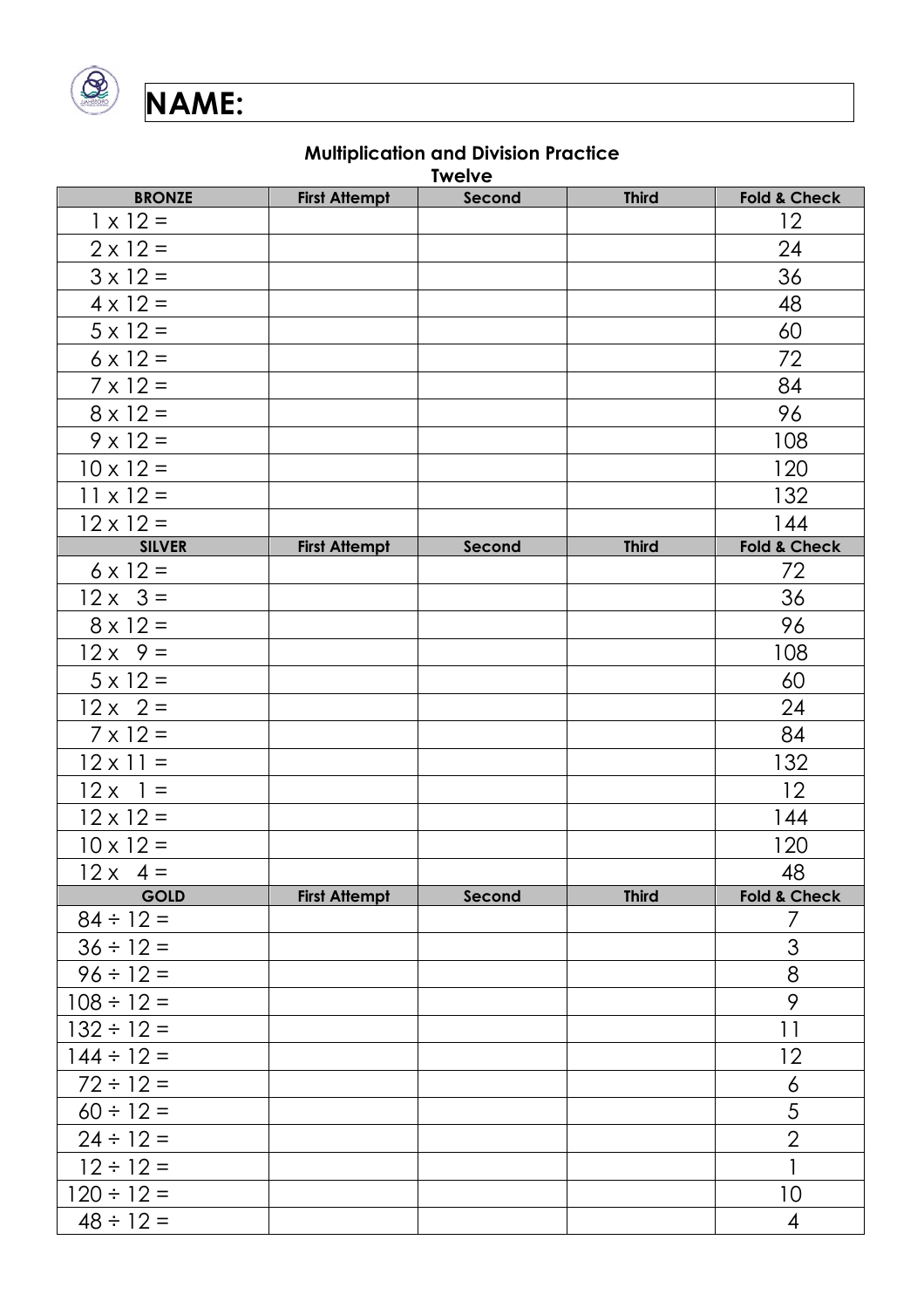

## **Number Bonds Practice (1)**

| $\mathbf{A}$                       | B              | $\mathsf{C}$ | D          | E              |
|------------------------------------|----------------|--------------|------------|----------------|
| $1 + 1 =$                          | $0 + 1 =$      | $4 + 1 =$    | $10 + 0 =$ | $6 + 1 =$      |
| $3 + 1 =$                          | $2 + 3 =$      | $0 + 3 =$    | $8 + 1 =$  | $8 + 2 =$      |
| $2 + 2 =$                          | $1 + 3 =$      | $2 + 1 =$    | $7 + 3 =$  | $5 + 5 =$      |
| $4 + 0 =$                          | $0 + 4 =$      | $1 + 3 =$    | $6 + 4 =$  | $6 + 2 =$      |
| $1 + 0 =$                          | $0 + 5 =$      | $2 + 2 =$    | $9 + 1 =$  | $7 + 0 =$      |
| $2 + 1 =$                          | $1 + 2 =$      | $1 + 2 =$    | $8 + 2 =$  | $5 + 4 =$      |
| $0 + 0 =$                          | $0 + 2 =$      | $3 + 2 =$    | $6 + 3 =$  | $8 + 0 =$      |
| $3 + 2 =$                          | $0 + 3 =$      | $1 + 4 =$    | $7 + 2 =$  | $6 + 0 =$      |
| $4 + 1 =$                          | $1 + 4 =$      | $5 + 0 =$    | $5 + 2 =$  | $5 + 3 =$      |
| $5 + 0 =$                          | $0 + 0 =$      | $0 + 4 =$    | $9 + 0 =$  | $5 + 1 =$      |
| $\mathbb{R}^n \times \mathbb{R}^n$ | $\overline{G}$ | H            | $\sim 10$  | $\mathbf{J}$   |
| $0 + 10 =$                         | $1 + 8 =$      | $8 + 1 =$    | $9 + 4 =$  | $8 + 2 =$      |
| $3 + 7 =$                          | $4 + 6 =$      | $1 + 6 =$    | $8 + 5 =$  | $7 + 4 =$      |
| $1 + 9 =$                          | $2 + 8 =$      | $10 + 0 =$   | $9 + 3 =$  | $10 + 5 =$     |
| $3 + 6 =$                          | $2 + 7 =$      | $5 + 5 =$    | $10 + 3 =$ | $7 + 5 =$      |
| $2 + 5 =$                          | $0 + 9 =$      | $9 + 1 =$    | $6 + 5 =$  | $10 + 1 =$     |
| $1 + 6 =$                          | $2 + 6 =$      | $2 + 5 =$    | $7 + 3 =$  | $9 + 2 =$      |
| $0 + 7 =$                          | $4 + 5 =$      | $6 + 4 =$    | $8 + 4 =$  | $9 + 5 =$      |
| $0 + 8 =$                          | $0 + 6 =$      | $3 + 7 =$    | $10 + 4 =$ | $5 + 5 =$      |
| $3 + 5 =$                          | $1 + 5 =$      | $8 + 2 =$    | $9 + 1 =$  | $10 + 2 =$     |
| $3 + 4 =$                          | $4 + 4 =$      | $5 + 4 =$    | $8 + 3 =$  | $6 + 4 =$      |
| $\mathbf{K}$                       | $\mathbf{L}$   | $\mathbf{M}$ | <b>N</b>   | $\overline{a}$ |
| $5 + 10 =$                         | $3 + 8 =$      | $8 + 3 =$    | $9 + 6 =$  | $5 + 6 =$      |
| $5 + 7 =$                          | $1 + 9 =$      | $5 + 7 =$    | $8 + 5 =$  | $6 + 9 =$      |
| $4 + 6 =$                          | $4 + 10 =$     | $6 + 4 =$    | $7 + 6 =$  | $5 + 8 =$      |
| $2 + 10 =$                         | $3 + 7 =$      | $5 + 9 =$    | $8 + 7 =$  | $5 + 9 =$      |
| $4 + 7 =$                          | $4 + 8 =$      | $9 + 2 =$    | $9 + 5 =$  | $6 + 7 =$      |
| $5 + 9 =$                          | $5 + 6 =$      | $1 + 10 =$   | $8 + 6 =$  | $7 + 8 =$      |
| $2 + 9 =$                          | $3 + 10 =$     | $10 + 4 =$   | $7 + 7 =$  | $5 + 7 =$      |
| $1 + 10 =$                         | $3 + 9 =$      | $3 + 8 =$    | $6 + 6 =$  | $5 + 10 =$     |
| $2 + 8 =$                          | $5 + 8 =$      | $7 + 3 =$    | $7 + 5 =$  | $6 + 6 =$      |
| $5 + 5 =$                          | $4 + 9 =$      | $5 + 8 =$    | $6 + 5 =$  | $6 + 8 =$      |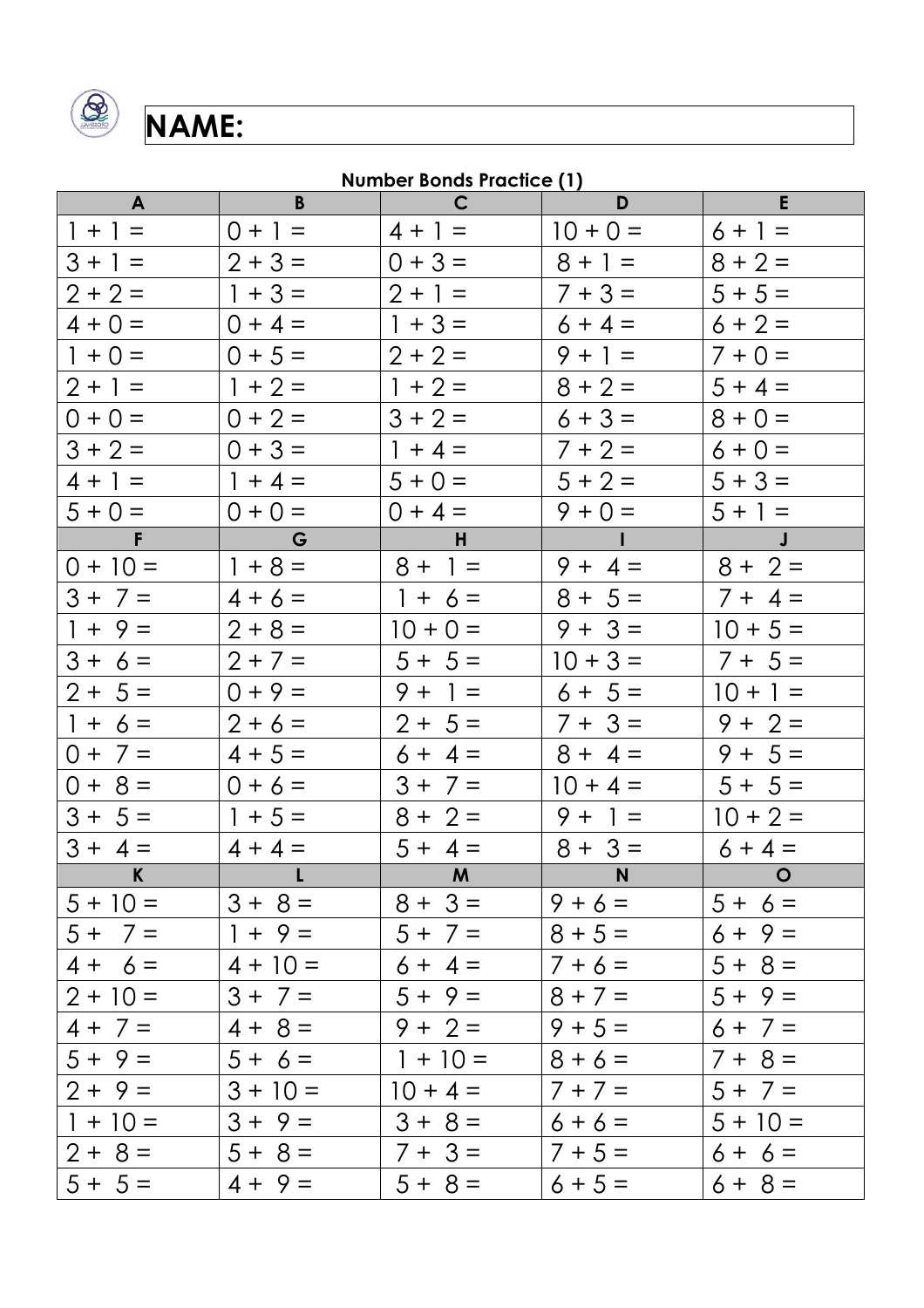

## **Number Bonds Practice (2)**

| $\mathsf{P}$   | $\mathbf{Q}$  | $\mathbf{R}$ | S                | $\mathbf{T}$     |
|----------------|---------------|--------------|------------------|------------------|
| $7 + 6 =$      | $15 + 0 =$    | $14 + 1 =$   | $0 + 15 =$       | $0 + 14 =$       |
| $5 + 7 =$      | $12 + 3 =$    | $12 + 0 =$   | $1 + 14 =$       | $5 + 10 =$       |
| $8 + 7 =$      | $10 + 2 =$    | $11 + 4 =$   | $3 + 12 =$       | $1 + 12 =$       |
| $5 + 6 =$      | $13 + 2 =$    | $13 + 1 =$   | $0 + 12 =$       | $2 + 12 =$       |
| $9 + 5 =$      | $11 + 1 =$    | $10 + 1 =$   | $2 + 10 =$       | $4 + 10 =$       |
| $6 + 9 =$      | $14 + 0 =$    | $10 + 5 =$   | $4 + 11 =$       | $2 + 11 =$       |
| $8 + 6 =$      | $12 + 1 =$    | $12 + 2 =$   | $2 + 13 =$       | $0 + 13 =$       |
| $6 + 6 =$      | $10 + 4 =$    | $11 + 2 =$   | $1 + 13 =$       | $3 + 10 =$       |
| $8 + 5 =$      | $13 + 0 =$    | $10 + 3 =$   | $1 + 11 =$       | $3 + 11 =$       |
| $5 + 9 =$      | $11 + 3 =$    | $11 + 0 =$   | $1 + 10 =$       | $0 + 11 =$       |
| $\mathsf{U}$   | $\mathbf{V}$  | W            | $\mathsf{X}$     | Y                |
| $13 + 2 =$     | $10 + 10 =$   | $8 + 10 =$   | $9 + 8 =$        | $11 + 5 =$       |
| $4 + 11 =$     | $9 + 8 =$     | $7 + 9 =$    | $7 + 9 =$        | $14 + 2 =$       |
| $14 + 0 =$     | $9 + 7 =$     | $8 + 9 =$    | $9 + 7 =$        | $13 + 5 =$       |
| $1 + 13 =$     | $8 =$<br>$8+$ | $6 + 9 =$    | $8 + 9 =$        | $12 + 4 =$       |
| $10 + 4 =$     | $8 + 7 =$     | $7 + 8 =$    | $10 + 9 =$       | $14 + 4 =$       |
| $1 + 10 =$     | $10 + 9 =$    | $9 + 10 =$   | $9 + 9 =$        | $13 + 3 =$       |
| $11 + 3 =$     | $9 + 9 =$     | $6 + 10 =$   | $8 + 7 =$        | $12 + 5 =$       |
| $3 + 12 =$     | $10 + 8 =$    | $9 + 9 =$    | $6 + 9 =$        | $13 + 4 =$       |
| $11 + 0 =$     | $10 + 7 =$    | $7 + 10 =$   | $10 + 7 =$       | $14 + 3 =$       |
| $1 + 14 =$     | $10 + 6 =$    | $10 + 10 =$  | $7 + 8 =$        | $14 + 5 =$       |
| $\overline{z}$ | AA            | AB           | <b>Example 2</b> | <b>Example 2</b> |
| $4 + 12 =$     | $15 + 5 =$    | $15 + 3 =$   | $12 + 7 =$       | $7 + 11 =$       |
| $3 + 13 =$     | $18 + 2 =$    | $19 + 0 =$   | $11 + 8 =$       | $9 + 11 =$       |
| $3 + 14 =$     | $15 + 1 =$    | $16 + 3 =$   | $14 + 6 =$       | $6 + 12 =$       |
| $5 + 12 =$     | $17 + 3 =$    | $15 + 2 =$   | $12 + 8 =$       | $6 + 13 =$       |
| $5 + 14 =$     | $16 + 2 =$    | $17 + 0 =$   | $13 + 7 =$       | $6 + 11 =$       |
| $5 + 11 =$     | $17 + 1 =$    | $16 + 0 =$   | $11 + 6 =$       | $7 + 13 =$       |
| $4 + 13 =$     | $15 + 4 =$    | $18 + 0 =$   | $13 + 6 =$       | $8 + 12 =$       |
| $2 + 14 =$     | $16 + 1 =$    | $19 + 1 =$   | $11 + 9 =$       | $6 + 14 =$       |
| $4 + 14 =$     | $17 + 2 =$    | $16 + 4 =$   | $12 + 6 =$       | $8 + 11 =$       |
| $5 + 13 =$     | $20 + 0 =$    | $18 + 1 =$   | $11 + 7 =$       | $7 + 12 =$       |